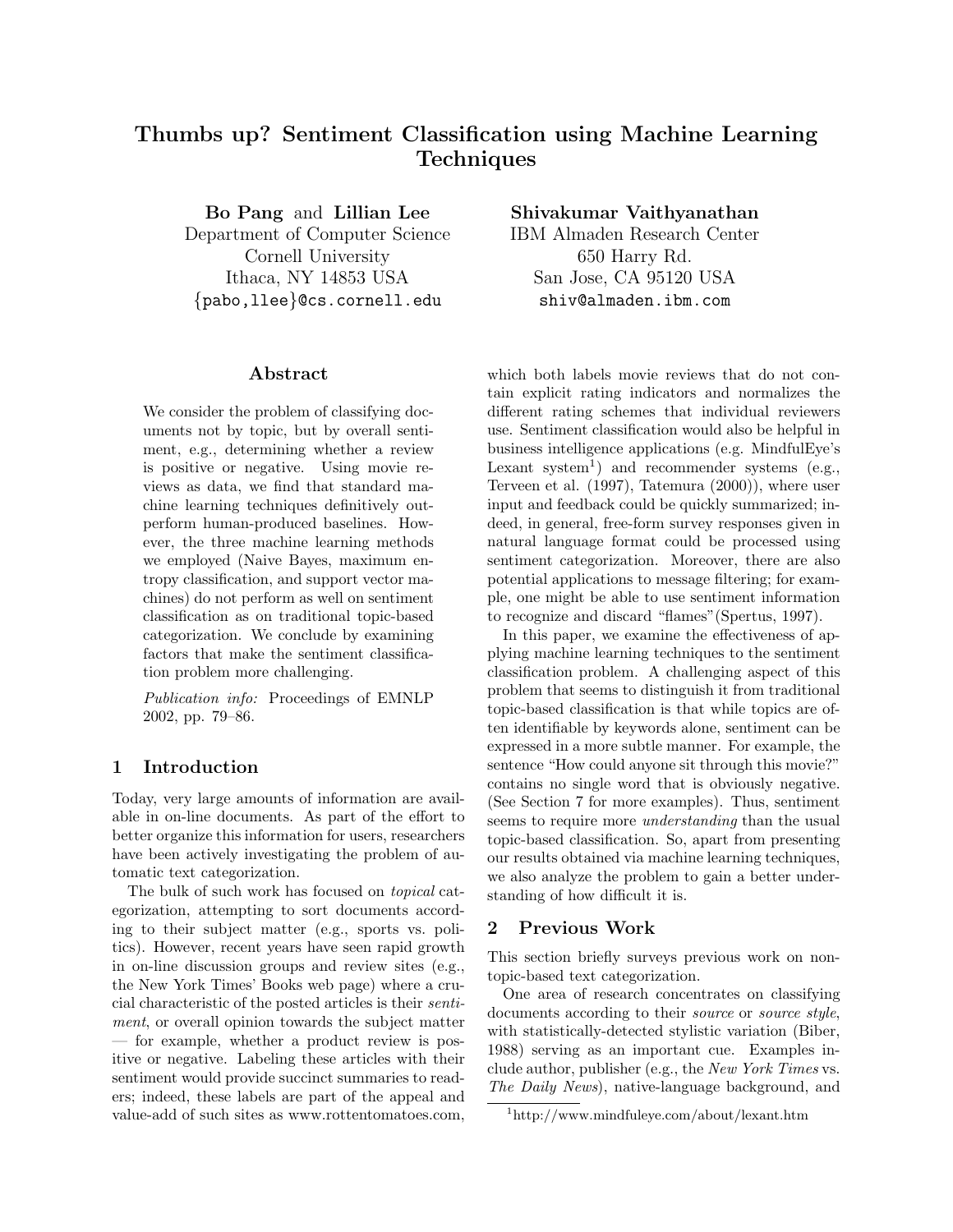"brow" (e.g., high-brow vs. "popular", or low-brow) (Mosteller and Wallace, 1984; Argamon-Engelson et al., 1998; Tomokiyo and Jones, 2001; Kessler et al., 1997).

Another, more related area of research is that of determining the *genre* of texts; subjective genres, such as "editorial", are often one of the possible categories (Karlgren and Cutting, 1994; Kessler et al., 1997; Finn et al., 2002). Other work explicitly attempts to find features indicating that subjective language is being used (Hatzivassiloglou and Wiebe, 2000; Wiebe et al., 2001). But, while techniques for genre categorization and subjectivity detection can help us *recognize* documents that express an opinion, they do not address our specific classification task of determining what that opinion actually is.

Most previous research on sentiment-based classification has been at least partially knowledge-based. Some of this work focuses on classifying the semantic orientation of individual words or phrases, using linguistic heuristics or a pre-selected set of seed words (Hatzivassiloglou and McKeown, 1997; Turney and Littman, 2002). Past work on sentiment-based categorization of entire documents has often involved either the use of models inspired by cognitive linguistics (Hearst, 1992; Sack, 1994) or the manual or semi-manual construction of discriminant-word lexicons (Huettner and Subasic, 2000; Das and Chen, 2001; Tong, 2001). Interestingly, our baseline experiments, described in Section 4, show that humans may not always have the best intuition for choosing discriminating words.

Turney's (2002) work on classification of reviews is perhaps the closest to ours.<sup>2</sup> He applied a specific unsupervised learning technique based on the mutual information between document phrases and the words "excellent" and "poor", where the mutual information is computed using statistics gathered by a search engine. In contrast, we utilize several completely prior-knowledge-free supervised machine learning methods, with the goal of understanding the inherent difficulty of the task.

# 3 The Movie-Review Domain

For our experiments, we chose to work with movie reviews. This domain is experimentally convenient because there are large on-line collections of such reviews, and because reviewers often summarize their overall sentiment with a machine-extractable rating indicator, such as a number of stars; hence, we did not need to hand-label the data for supervised

learning or evaluation purposes. We also note that Turney (2002) found movie reviews to be the most difficult of several domains for sentiment classification, reporting an accuracy of 65.83% on a 120 document set (random-choice performance: 50%). But we stress that the machine learning methods and features we use are not specific to movie reviews, and should be easily applicable to other domains as long as sufficient training data exists.

Our data source was the Internet Movie Database (IMDb) archive of the rec.arts.movies.reviews newsgroup.<sup>3</sup> We selected only reviews where the author rating was expressed either with stars or some numerical value (other conventions varied too widely to allow for automatic processing). Ratings were automatically extracted and converted into one of three categories: positive, negative, or neutral. For the work described in this paper, we concentrated only on discriminating between positive and negative sentiment. To avoid domination of the corpus by a small number of prolific reviewers, we imposed a limit of fewer than 20 reviews per author per sentiment category, yielding a corpus of 752 negative and 1301 positive reviews, with a total of 144 reviewers represented. This dataset will be available on-line at http://www.cs.cornell.edu/people/pabo/ movie-review-data/ (the URL contains hyphens only around the word "review").

# 4 A Closer Look At the Problem

Intuitions seem to differ as to the difficulty of the sentiment detection problem. An expert on using machine learning for text categorization predicted relatively low performance for automatic methods. On the other hand, it seems that distinguishing positive from negative reviews is relatively easy for humans, especially in comparison to the standard text categorization problem, where topics can be closely related. One might also suspect that there are certain words people tend to use to express strong sentiments, so that it might suffice to simply produce a list of such words by introspection and rely on them alone to classify the texts.

To test this latter hypothesis, we asked two graduate students in computer science to (independently) choose good indicator words for positive and negative sentiments in movie reviews. Their selections, shown in Figure 1, seem intuitively plausible. We then converted their responses into simple decision procedures that essentially count the number of the proposed positive and negative words in a given document. We applied these procedures to uniformly-

<sup>&</sup>lt;sup>2</sup>Indeed, although our choice of title was completely independent of his, our selections were eerily similar.

<sup>3</sup>http://reviews.imdb.com/Reviews/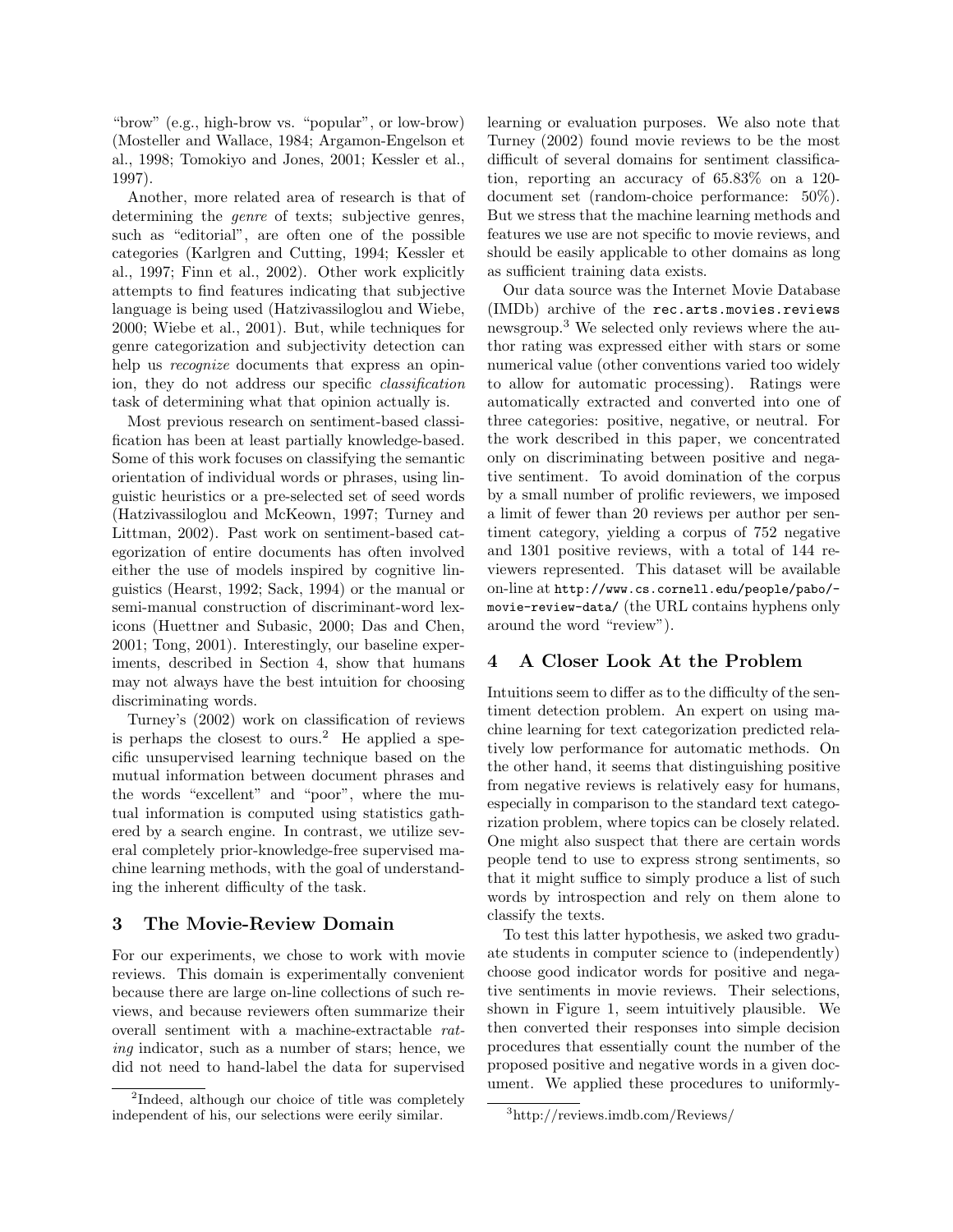|         | Proposed word lists                                                                                                                                                                       | Accuracy | Ties   |
|---------|-------------------------------------------------------------------------------------------------------------------------------------------------------------------------------------------|----------|--------|
| Human 1 | positive: dazzling, brilliant, phenomenal, excellent, fantastic<br>negative: suck, terrible, awful, unwatchable, hideous                                                                  | 58%      | 75%    |
|         | Human 2   positive: gripping, mesmerizing, riveting, spectacular, cool,<br>awesome, thrilling, badass, excellent, moving, exciting<br>negative: bad, cliched, sucks, boring, stupid, slow | 64\%     | $39\%$ |

Figure 1: Baseline results for human word lists. Data: 700 positive and 700 negative reviews.

| Proposed word lists                                                                                                                      |      |        |
|------------------------------------------------------------------------------------------------------------------------------------------|------|--------|
| Human $3 +$ stats   positive: love, wonderful, best, great, superb, still, beautiful<br>negative: bad, worst, stupid, waste, boring, ?.! | 69\% | $16\%$ |

Figure 2: Results for baseline using introspection and simple statistics of the data (including test data).

distributed data, so that the random-choice baseline result would be 50%. As shown in Figure 1, the accuracy — percentage of documents classified correctly — for the human-based classifiers were  $58\%$ and 64%, respectively.<sup>4</sup> Note that the tie rates  $$ percentage of documents where the two sentiments were rated equally likely — are quite high<sup>5</sup> (we chose a tie breaking policy that maximized the accuracy of the baselines).

While the tie rates suggest that the brevity of the human-produced lists is a factor in the relatively poor performance results, it is not the case that size alone necessarily limits accuracy. Based on a very preliminary examination of frequency counts in the entire corpus (including test data) plus introspection. we created a list of seven positive and seven negative words (including punctuation), shown in Figure 2. As that figure indicates, using these words raised the accuracy to 69%. Also, although this third list is of comparable length to the other two, it has a much lower tie rate of 16%. We further observe that some of the items in this third list, such as "?" or "still", would probably not have been proposed as possible candidates merely through introspection, although upon reflection one sees their merit (the question mark tends to occur in sentences like "What was the director thinking?"; "still" appears in sentences like "Still, though, it was worth seeing").

We conclude from these preliminary experiments that it is worthwhile to explore corpus-based techniques, rather than relying on prior intuitions, to select good indicator features and to perform sentiment classification in general. These experiments also provide us with baselines for experimental comparison; in particular, the third baseline of 69% might actually be considered somewhat difficult to beat, since it was achieved by examination of the test data (although our examination was rather cursory; we do not claim that our list was the optimal set of fourteen words).

# 5 Machine Learning Methods

Our aim in this work was to examine whether it suffices to treat sentiment classification simply as a special case of topic-based categorization (with the two "topics" being positive sentiment and negative sentiment), or whether special sentiment-categorization methods need to be developed. We experimented with three standard algorithms: Naive Bayes classification, maximum entropy classification, and support vector machines. The philosophies behind these three algorithms are quite different, but each has been shown to be effective in previous text categorization studies.

To implement these machine learning algorithms on our document data, we used the following standard bag-of-features framework. Let  $\{f_1, \ldots, f_m\}$  be a predefined set of m features that can appear in a document; examples include the word "still" or the bigram "really stinks". Let  $n_i(d)$  be the number of times  $f_i$  occurs in document d. Then, each document d is represented by the document vector  $d := (n_1(d), n_2(d), \ldots, n_m(d)).$ 

#### 5.1 Naive Bayes

One approach to text classification is to assign to a given document d the class  $c^* = \arg \max_c P(c \mid d)$ . We derive the *Naive Bayes* (NB) classifier by first observing that by Bayes' rule,

$$
P(c | d) = \frac{P(c)P(d | c)}{P(d)},
$$

where  $P(d)$  plays no role in selecting  $c^*$ . To estimate the term  $P(d \mid c)$ , Naive Bayes decomposes it by assuming the  $f_i$ 's are conditionally independent given

<sup>4</sup>Later experiments using these words as features for machine learning methods did not yield better results.

<sup>5</sup>This is largely due to 0-0 ties.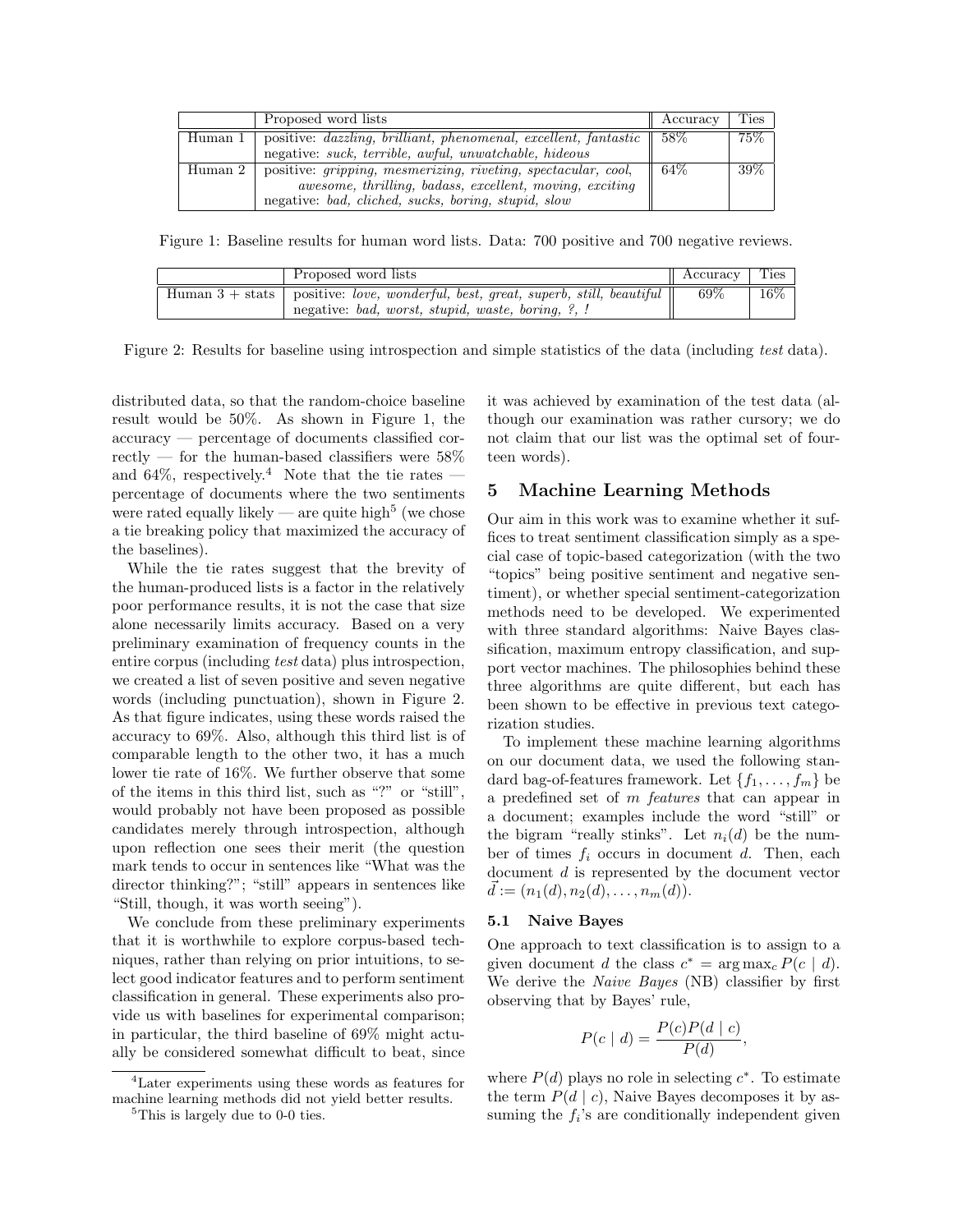d's class:

$$
P_{\text{NB}}(c \mid d) := \frac{P(c) \left( \prod_{i=1}^{m} P(f_i \mid c)^{n_i(d)} \right)}{P(d)}.
$$

Our training method consists of relative-frequency estimation of  $P(c)$  and  $P(f_i | c)$ , using add-one smoothing.

Despite its simplicity and the fact that its conditional independence assumption clearly does not hold in real-world situations, Naive Bayes-based text categorization still tends to perform surprisingly well (Lewis, 1998); indeed, Domingos and Pazzani (1997) show that Naive Bayes is optimal for certain problem classes with highly dependent features. On the other hand, more sophisticated algorithms might (and often do) yield better results; we examine two such algorithms next.

## 5.2 Maximum Entropy

Maximum entropy classification (MaxEnt, or ME, for short) is an alternative technique which has proven effective in a number of natural language processing applications (Berger et al., 1996). Nigam et al. (1999) show that it sometimes, but not always, outperforms Naive Bayes at standard text classification. Its estimate of  $P(c | d)$  takes the following exponential form:

$$
P_{\text{ME}}(c \mid d) := \frac{1}{Z(d)} \exp\left(\sum_{i} \lambda_{i,c} F_{i,c}(d, c)\right) ,
$$

where  $Z(d)$  is a normalization function.  $F_{i,c}$  is a feature/class function for feature  $f_i$  and class c, defined as follows:<sup>6</sup>

$$
F_{i,c}(d,c') := \begin{cases} 1, & n_i(d) > 0 \text{ and } c' = c \\ 0 & \text{otherwise} \end{cases}.
$$

For instance, a particular feature/class function might fire if and only if the bigram "still hate" appears and the document's sentiment is hypothesized to be negative.<sup>7</sup> Importantly, unlike Naive Bayes, MaxEnt makes no assumptions about the relationships between features, and so might potentially perform better when conditional independence assumptions are not met.

The  $\lambda_{i,c}$ 's are feature-weight parameters; inspection of the definition of  $P_{\text{ME}}$  shows that a large  $\lambda_{i,c}$ means that  $f_i$  is considered a strong indicator for class c. The parameter values are set so as to maximize the entropy of the induced distribution (hence the classifier's name) subject to the constraint that the expected values of the feature/class functions with respect to the model are equal to their expected values with respect to the training data: the underlying philosophy is that we should choose the model making the fewest assumptions about the data while still remaining consistent with it, which makes intuitive sense. We use ten iterations of the improved iterative scaling algorithm (Della Pietra et al., 1997) for parameter training (this was a sufficient number of iterations for convergence of training-data accuracy), together with a Gaussian prior to prevent overfitting (Chen and Rosenfeld, 2000).

#### 5.3 Support Vector Machines

Support vector machines (SVMs) have been shown to be highly effective at traditional text categorization, generally outperforming Naive Bayes (Joachims, 1998). They are *large-margin*, rather than probabilistic, classifiers, in contrast to Naive Bayes and MaxEnt. In the two-category case, the basic idea behind the training procedure is to find a hyperplane, represented by vector  $\vec{w}$ , that not only separates the document vectors in one class from those in the other, but for which the separation, or margin, is as large as possible. This search corresponds to a constrained optimization problem; letting  $c_i \in \{1, -1\}$ (corresponding to positive and negative) be the correct class of document  $d_j$ , the solution can be written as

$$
\vec{w} := \sum_j \alpha_j c_j \vec{d_j}, \ \ \alpha_j \ge 0,
$$

where the  $\alpha_j$ 's are obtained by solving a dual optimization problem. Those  $\vec{d}_j$  such that  $\alpha_j$  is greater than zero are called support vectors, since they are the only document vectors contributing to  $\vec{w}$ . Classification of test instances consists simply of determining which side of  $\vec{w}$ 's hyperplane they fall on.

We used Joachim's (1999)  $SVM<sup>light</sup>$  package<sup>8</sup> for training and testing, with all parameters set to their default values, after first length-normalizing the document vectors, as is standard (neglecting to normalize generally hurt performance slightly).

## 6 Evaluation

#### 6.1 Experimental Set-up

We used documents from the movie-review corpus described in Section 3. To create a data set with uniform class distribution (studying the effect of skewed

 ${}^{6}$ We use a restricted definition of feature/class functions so that MaxEnt relies on the same sort of feature information as Naive Bayes.

<sup>7</sup>The dependence on class is necessary for parameter induction. See Nigam et al. (1999) for additional motivation.

<sup>8</sup>http://svmlight.joachims.org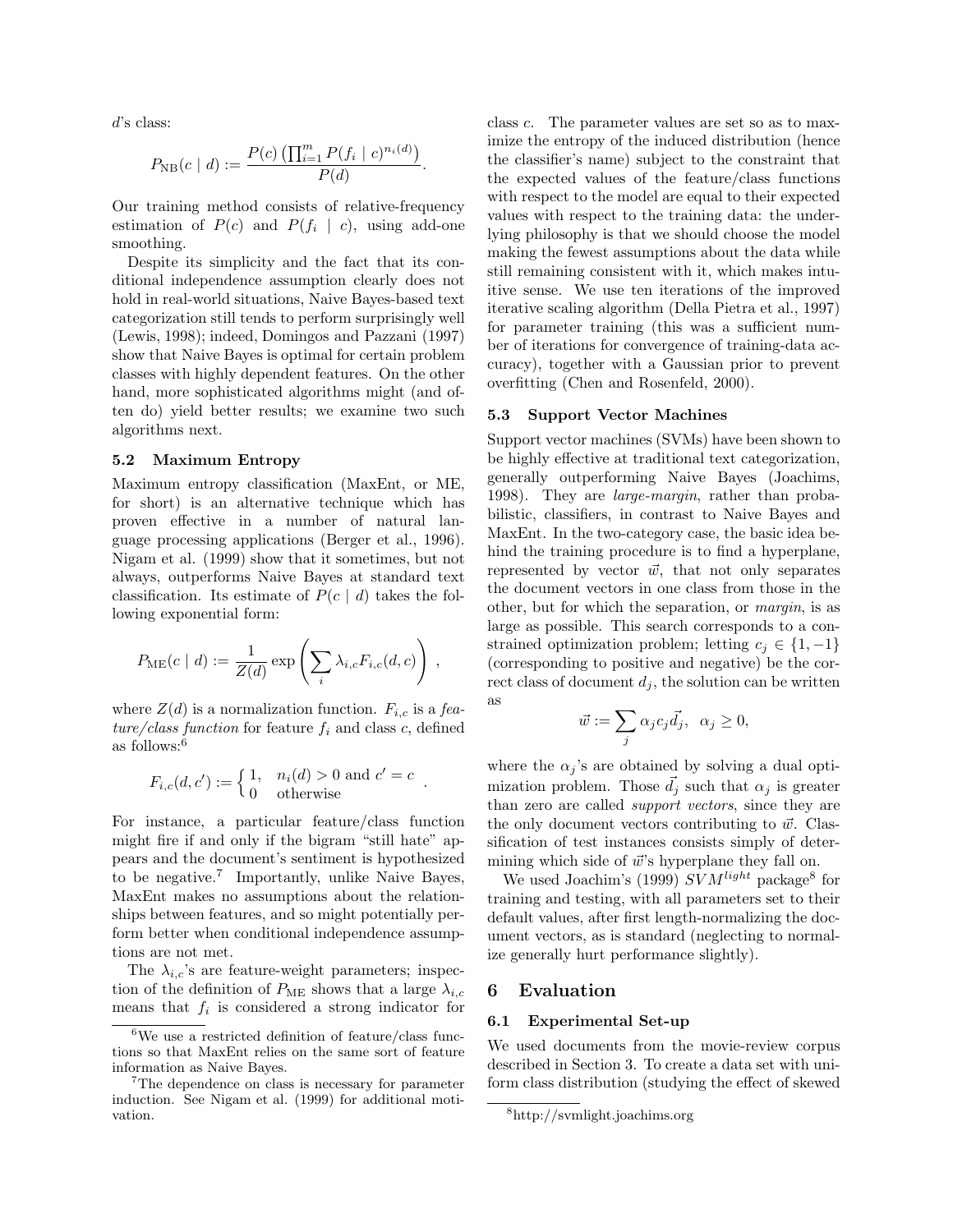|                   | Features             | # of     | frequency or | NB   | MЕ   | <b>SVM</b> |
|-------------------|----------------------|----------|--------------|------|------|------------|
|                   |                      | features | presence?    |      |      |            |
| $1^{\circ}$       | unigrams             | 16165    | freq.        | 78.7 | N/A  | 72.8       |
| $\left( 2\right)$ | unigrams             | "        | pres.        | 81.0 | 80.4 | 82.9       |
| $\left(3\right)$  | $unigrams + bigrams$ | 32330    | pres.        | 80.6 | 80.8 | 82.7       |
| 4)                | bigrams              | 16165    | pres.        | 77.3 | 77.4 | 77.1       |
| $\left(5\right)$  | $unigrams+POS$       | 16695    | pres.        | 81.5 | 80.4 | 81.9       |
| (6)               | adjectives           | 2633     | pres.        | 77.0 | 77.7 | 75.1       |
| $\left( 7\right)$ | top 2633 unigrams    | 2633     | pres.        | 80.3 | 81.0 | 81.4       |
| $\left(8\right)$  | unigrams+position    | 22430    | pres.        | 81.0 | 80.1 | 81.6       |

Figure 3: Average three-fold cross-validation accuracies, in percent. Boldface: best performance for a given setting (row). Recall that our baseline results ranged from 50% to 69%.

class distributions was out of the scope of this study), we randomly selected 700 positive-sentiment and 700 negative-sentiment documents. We then divided this data into three equal-sized folds, maintaining balanced class distributions in each fold. (We did not use a larger number of folds due to the slowness of the MaxEnt training procedure.) All results reported below, as well as the baseline results from Section 4, are the average three-fold cross-validation results on this data (of course, the baseline algorithms had no parameters to tune).

To prepare the documents, we automatically removed the rating indicators and extracted the textual information from the original HTML document format, treating punctuation as separate lexical items. No stemming or stoplists were used.

One unconventional step we took was to attempt to model the potentially important contextual effect of negation: clearly "good" and "not very good" indicate opposite sentiment orientations. Adapting a technique of Das and Chen (2001), we added the tag NOT<sub>-</sub> to every word between a negation word ("not", "isn't", "didn't", etc.) and the first punctuation mark following the negation word. (Preliminary experiments indicate that removing the negation tag had a negligible, but on average slightly harmful, effect on performance.)

For this study, we focused on features based on unigrams (with negation tagging) and bigrams. Because training MaxEnt is expensive in the number of features, we limited consideration to (1) the 16165 unigrams appearing at least four times in our 1400 document corpus (lower count cutoffs did not yield significantly different results), and (2) the 16165 bigrams occurring most often in the same data (the selected bigrams all occurred at least seven times). Note that we did not add negation tags to the bigrams, since we consider bigrams (and n-grams in

general) to be an orthogonal way to incorporate context.

#### 6.2 Results

Initial unigram results The classification accuracies resulting from using only unigrams as features are shown in line (1) of Figure 3. As a whole, the machine learning algorithms clearly surpass the random-choice baseline of 50%. They also handily beat our two human-selected-unigram baselines of 58% and 64%, and, furthermore, perform well in comparison to the 69% baseline achieved via limited access to the test-data statistics, although the improvement in the case of SVMs is not so large.

On the other hand, in topic-based classification, all three classifiers have been reported to use bagof-unigram features to achieve accuracies of 90% and above for particular categories (Joachims, 1998; Nigam et al.,  $1999)^9$  — and such results are for settings with more than two classes. This provides suggestive evidence that sentiment categorization is more difficult than topic classification, which corresponds to the intuitions of the text categorization expert mentioned above.<sup>10</sup> Nonetheless, we still wanted to investigate ways to improve our sentiment categorization results; these experiments are reported below.

Feature frequency vs. presence Recall that we represent each document d by a feature-count vector  $(n_1(d), \ldots, n_m(d))$ . However, the definition of the

<sup>9</sup> Joachims (1998) used stemming and stoplists; in some of their experiments, Nigam et al. (1999), like us, did not.

 $10$ We could not perform the natural experiment of attempting topic-based categorization on our data because the only obvious topics would be the film being reviewed; unfortunately, in our data, the maximum number of reviews per movie is 27, too small for meaningful results.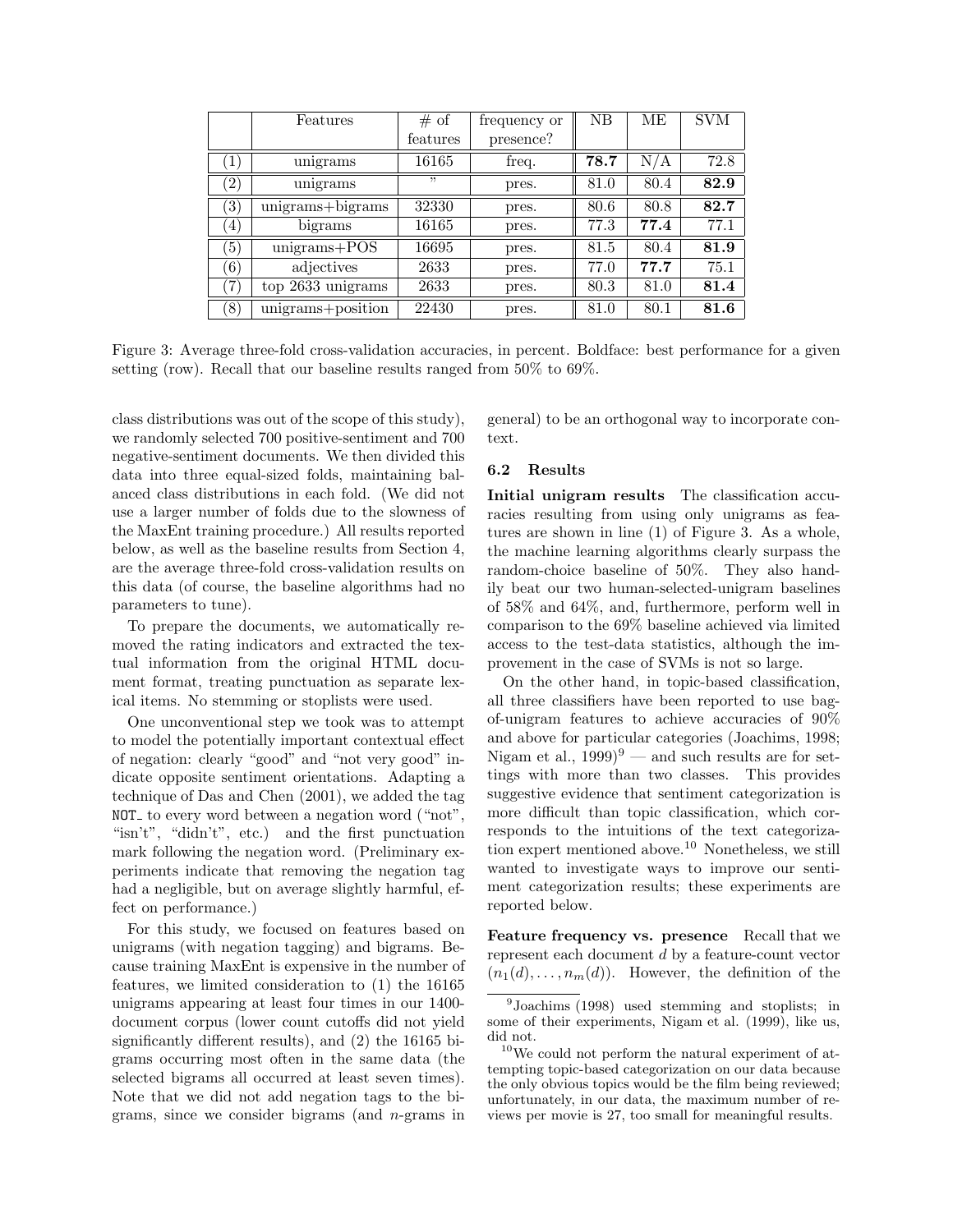MaxEnt feature/class functions  $F_{i,c}$  only reflects the presence or absence of a feature, rather than directly incorporating feature frequency. In order to investigate whether reliance on frequency information could account for the higher accuracies of Naive Bayes and SVMs, we binarized the document vectors, setting  $n_i(d)$  to 1 if and only feature  $f_i$  appears in d, and reran Naive Bayes and  $SVM<sup>light</sup>$  on these new vectors.<sup>11</sup>

As can be seen from line (2) of Figure 3, better performance (much better performance for SVMs) is achieved by accounting only for feature presence, not feature frequency. Interestingly, this is in direct opposition to the observations of McCallum and Nigam (1998) with respect to Naive Bayes topic classification. We speculate that this indicates a difference between sentiment and topic categorization — perhaps due to topic being conveyed mostly by particular content words that tend to be repeated — but this remains to be verified. In any event, as a result of this finding, we did not incorporate frequency information into Naive Bayes and SVMs in any of the following experiments.

Bigrams In addition to looking specifically for negation words in the context of a word, we also studied the use of bigrams to capture more context in general. Note that bigrams and unigrams are surely not conditionally independent, meaning that the feature set they comprise violates Naive Bayes' conditional-independence assumptions; on the other hand, recall that this does not imply that Naive Bayes will necessarily do poorly (Domingos and Pazzani, 1997).

Line (3) of the results table shows that bigram information does not improve performance beyond that of unigram presence, although adding in the bigrams does not seriously impact the results, even for Naive Bayes. This would not rule out the possibility that bigram presence is as equally useful a feature as unigram presence; in fact, Pedersen (2001) found that bigrams alone can be effective features for word sense disambiguation. However, comparing line (4) to line (2) shows that relying just on bigrams causes accuracy to decline by as much as 5.8 percentage points. Hence, if context is in fact important, as our intuitions suggest, bigrams are not effective at capturing it in our setting.

Parts of speech We also experimented with appending POS tags to every word via Oliver Mason's Qtag program.<sup>12</sup> This serves as a crude form of word sense disambiguation (Wilks and Stevenson, 1998): for example, it would distinguish the different usages of "love" in "I love this movie" (indicating sentiment orientation) versus "This is a love story" (neutral with respect to sentiment). However, the effect of this information seems to be a wash: as depicted in line (5) of Figure 3, the accuracy improves slightly for Naive Bayes but declines for SVMs, and the performance of MaxEnt is unchanged.

Since adjectives have been a focus of previous work in sentiment detection (Hatzivassiloglou and Wiebe, 2000; Turney,  $2002$ <sup>13</sup>, we looked at the performance of using adjectives alone. Intuitively, we might expect that adjectives carry a great deal of information regarding a document's sentiment; indeed, the human-produced lists from Section 4 contain almost no other parts of speech. Yet, the results, shown in line (6) of Figure 3, are relatively poor: the 2633 adjectives provide less useful information than unigram presence. Indeed, line (7) shows that simply using the 2633 most frequent unigrams is a better choice, yielding performance comparable to that of using (the presence of) all  $16165$  (line  $(2)$ ). This may imply that applying explicit feature-selection algorithms on unigrams could improve performance.

Position An additional intuition we had was that the position of a word in the text might make a difference: movie reviews, in particular, might begin with an overall sentiment statement, proceed with a plot discussion, and conclude by summarizing the author's views. As a rough approximation to determining this kind of structure, we tagged each word according to whether it appeared in the first quarter, last quarter, or middle half of the document<sup>14</sup>. The results (line (8)) didn't differ greatly from using unigrams alone, but more refined notions of position might be more successful.

# 7 Discussion

The results produced via machine learning techniques are quite good in comparison to the humangenerated baselines discussed in Section 4. In terms of relative performance, Naive Bayes tends to do the worst and SVMs tend to do the best, although the

 $11$ Alternatively, we could have tried integrating frequency information into MaxEnt. However, feature/class functions are traditionally defined as binary (Berger et al., 1996); hence, explicitly incorporating frequencies would require different functions for each count (or count bin), making training impractical. But cf. (Nigam et al., 1999).

<sup>12</sup>http://www.english.bham.ac.uk/staff/oliver/software/tagger/index.htm

<sup>13</sup>Turney's (2002) unsupervised algorithm uses bigrams containing an adjective or an adverb.

<sup>14</sup>We tried a few other settings, e.g., first third vs. last third vs middle third, and found them to be less effective.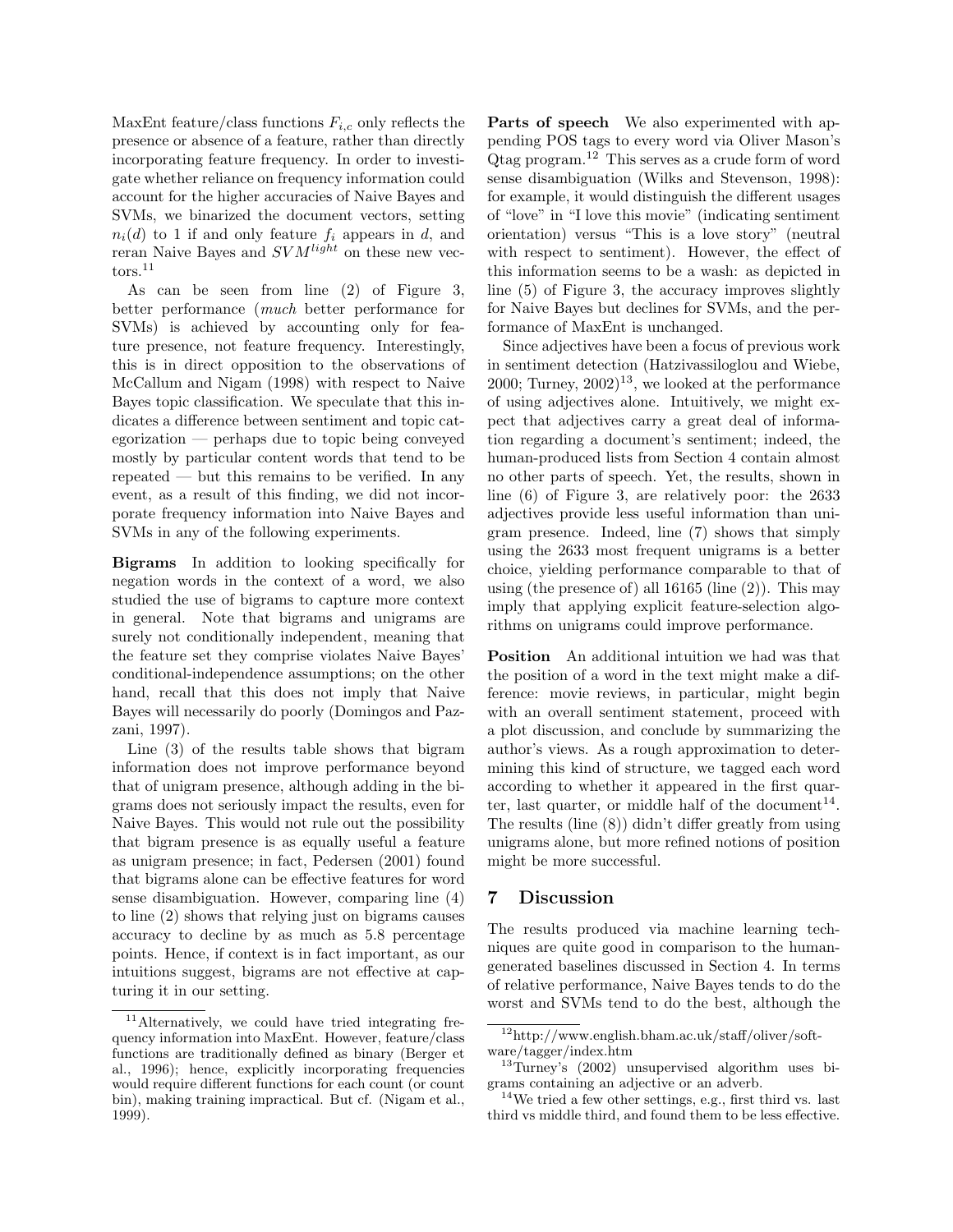differences aren't very large.

On the other hand, we were not able to achieve accuracies on the sentiment classification problem comparable to those reported for standard topic-based categorization, despite the several different types of features we tried. Unigram presence information turned out to be the most effective; in fact, none of the alternative features we employed provided consistently better performance once unigram presence was incorporated. Interestingly, though, the superiority of presence information in comparison to frequency information in our setting contradicts previous observations made in topic-classification work (McCallum and Nigam, 1998).

What accounts for these two differences — difficulty and types of information proving useful between topic and sentiment classification, and how might we improve the latter? To answer these questions, we examined the data further. (All examples below are drawn from the full 2053-document corpus.)

As it turns out, a common phenomenon in the documents was a kind of "thwarted expectations" narrative, where the author sets up a deliberate contrast to earlier discussion: for example, "This film should be brilliant. It sounds like a great plot, the actors are first grade, and the supporting cast is good as well, and Stallone is attempting to deliver a good performance. However, it can't hold up" or "I hate the Spice Girls. ...[3 things the author hates about them]... Why I saw this movie is a really, really, really long story, but I did, and one would think I'd despise every minute of it. But... Okay, I'm really ashamed of it, but I enjoyed it. I mean, I admit it's a really awful movie ...the ninth floor of hell...The plot is such a mess that it's terrible. But I loved it." 15

In these examples, a human would easily detect the true sentiment of the review, but bag-of-features classifiers would presumably find these instances difficult, since there are many words indicative of the opposite sentiment to that of the entire review. Fundamentally, it seems that some form of discourse analysis is necessary (using more sophisticated techniques than our positional feature mentioned above), or at least some way of determining the focus of each sentence, so that one can decide when the author is talking about the film itself. (Turney (2002) makes a similar point, noting that for reviews, "the whole is not necessarily the sum of the parts".) Furthermore, it seems likely that this thwarted-expectations rhetorical device will appear in many types of texts (e.g., editorials) devoted to expressing an overall opinion about some topic. Hence, we believe that an important next step is the identification of features indicating whether sentences are on-topic (which is a kind of co-reference problem); we look forward to addressing this challenge in future work.

#### Acknowledgments

We thank Joshua Goodman, Thorsten Joachims, Jon Kleinberg, Vikas Krishna, John Lafferty, Jussi Myllymaki, Phoebe Sengers, Richard Tong, Peter Turney, and the anonymous reviewers for many valuable comments and helpful suggestions, and Hubie Chen and Tony Faradjian for participating in our baseline experiments. Portions of this work were done while the first author was visiting IBM Almaden. This paper is based upon work supported in part by the National Science Foundation under ITR/IM grant IIS-0081334. Any opinions, findings, and conclusions or recommendations expressed above are those of the authors and do not necessarily reflect the views of the National Science Foundation.

# References

- Shlomo Argamon-Engelson, Moshe Koppel, and Galit Avneri. 1998. Style-based text categorization: What newspaper am I reading? In Proc. of the AAAI Workshop on Text Categorization, pages 1–4.
- Adam L. Berger, Stephen A. Della Pietra, and Vincent J. Della Pietra. 1996. A maximum entropy approach to natural language processing. Computational Linguistics, 22(1):39–71.
- Douglas Biber. 1988. Variation across Speech and Writing. Cambridge University Press.
- Stanley Chen and Ronald Rosenfeld. 2000. A survey of smoothing techniques for ME models. IEEE Trans. Speech and Audio Processing, 8(1):37–50.
- Sanjiv Das and Mike Chen. 2001. Yahoo! for Amazon: Extracting market sentiment from stock message boards. In Proc. of the 8th Asia Pacific Finance Association Annual Conference (APFA 2001).

<sup>&</sup>lt;sup>15</sup>This phenomenon is related to another common theme, that of "a good actor trapped in a bad movie": "AN AMERICAN WEREWOLF IN PARIS is a failed attempt... Julie Delpy is far too good for this movie. She imbues Serafine with spirit, spunk, and humanity. This isn't necessarily a good thing, since it prevents us from relaxing and enjoying AN AMERICAN WEREWOLF IN PARIS as a completely mindless, campy entertainment experience. Delpy's injection of class into an otherwise classless production raises the specter of what this film could have been with a better script and a better cast ... She was radiant, charismatic, and effective ...."